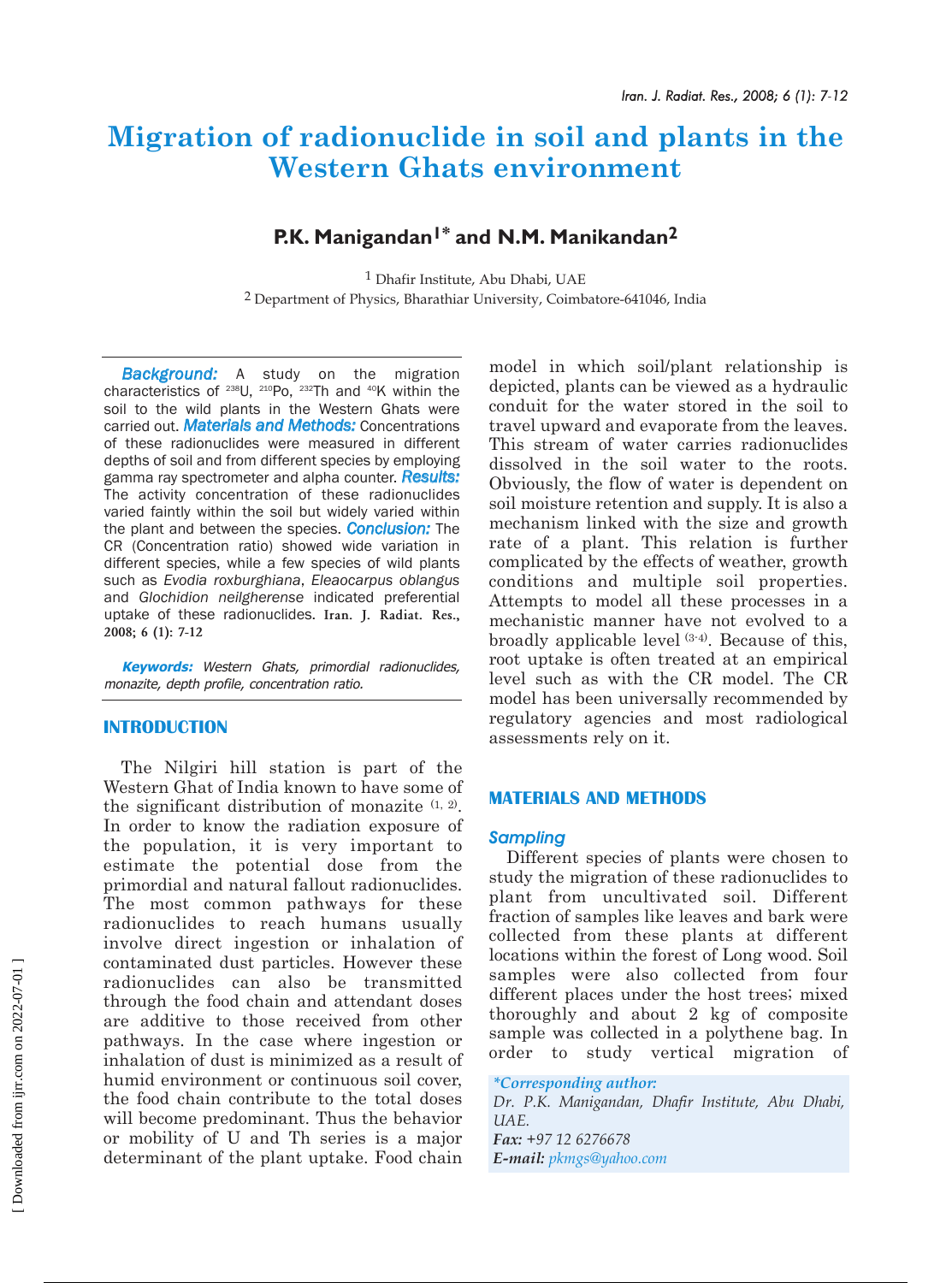#### *P.K. Manigandan and N.M. Manikandan*

radionuclides in soil, soil samples were collected from different places at different depth. Vegetation samples were dried in an oven at  $110^{\circ}\mathrm{C}$  and about  $30\mathrm{g}$  samples were taken for the wet ashing and subsequent analysis of 210Po. The remaining samples were charred over a low flame and converted into uniform white ash using a muffle furnace at 400°C and similarly soil samples were dried in an oven at  $110^{\circ}$ C and taken for the analysis.

## *Gamma ray spectrometer*

The primordial radionuclides activities were estimated using a γ ray spectrometer, which consisted of '3×3' NaI (Tl) detector. The soil samples were analyzed by NaI (Tl) spectrometer, which was coupled with TNI PCA II Ortec model 8K multichannel analyzer. A 3"× 3" NaI (Tl) detector was employed with adequate lead shielding which reduced the background by a factor of 95. The efficiency of various energy was arrived at using IAEA standard source and the required geometry. The system was calibrated both in terms of energy response and also for counting efficiency. The density of the sample used for the calibration was  $1.3$  gm/cm<sup>3</sup> which was same as average of soil sample analyzed  $(1.24 \text{ gm/cm}^3)$  with the counting time of 20000 sec for each sample and a very good shielding to the detector the minimum detectable concentration was 7 Bq/kg for  $232$ Th series, 8.4 Bq/kg for <sup>238</sup>U series and 13.2 Bq/kg for  $\rm{^{40}K}$  at 3σ confident levels. The concentrations of various radionuclides of interest were determined using the counting spectra of each sample. The peaks corresponding to 1.46 MeV (40K), 1.76 MeV (214Bi) and 2.614 MeV (208Tl) were considered for the evaluation of the activity levels of 40K, 238U series and <sup>232</sup>Th, respectively. The resolution of the crystal detector was  $6\%$  for  $40K$ , 4.4% for  $232Th$ series and 5.5% for the 238U series. The activity analysis of gamma spectra obtained for each soil sample was performed with dedicated software and the choice of reference was made so that they were sufficiently discriminated. Details of the detector and the calibration of the system were presented in the previous paper  $(5, 6)$ .

To determine the concentration of 210P,

about 30g of dried samples were taken. To start with, the samples were digested with  $4N$  HNO<sub>3</sub> then with 8N HNO<sub>3</sub> and with a mixture of concentrated  $HNO<sub>3</sub>$  and  $H<sub>2</sub>O$ . The digested samples were brought to the chloride medium by adding 0.5N HCl solution. Then 210Po was deposited on a background count brightly polished silver disc through electro chemical exchange method  $(7-11)$ . Then it was counted in ZnS [Ag] alpha counter of background 0.2cpm and efficiency 30%. Polonium- 210 activity was estimated using the standard methods (11).

# **RESULTS AND DISCUSSION**

## *Migration of radionuclides in soil*

In studying the variation of the radioactivity concentration as a function of depth, uncultivated soil samples were collected from the long wood forest. Table -1 lists the concentration of 238U, 210Po, 232Th and 40K at different depth in uncultivated soils.

It can be seen from the table, in most of the sample collected from the different location in the long wood forest, the activity concentration was found to increase in the first two profiles but afterwards the values are unpredicted (figure 1). The increase in the first two layers can be attributed to the concentration of the organic matter in the top layers  $(12)$ . Schulz  $(13)$  had classified the radioactive elements occurring in the soil into two groups via immobile and mobile radioactive elements. Even though U and Th series belongs to the former category mobility of these radionuclides within soil is due the formation of organic complexes and association with the colloids which can increase the mobility of the uranium but in the case of thorium which is adsorbed in the soil in a very immobile form, showed increase of activity in first two profiles is due to the high enrichment of Thorium in the soil than the Uranium.

But the fallout radionuclide 210Po strongly adsorbed in soil will move through soil under the influence of water. Not only that the presence of earthworms turn over the top soil which leads to the distribution of fallout radionuclides into deep soil. At the same time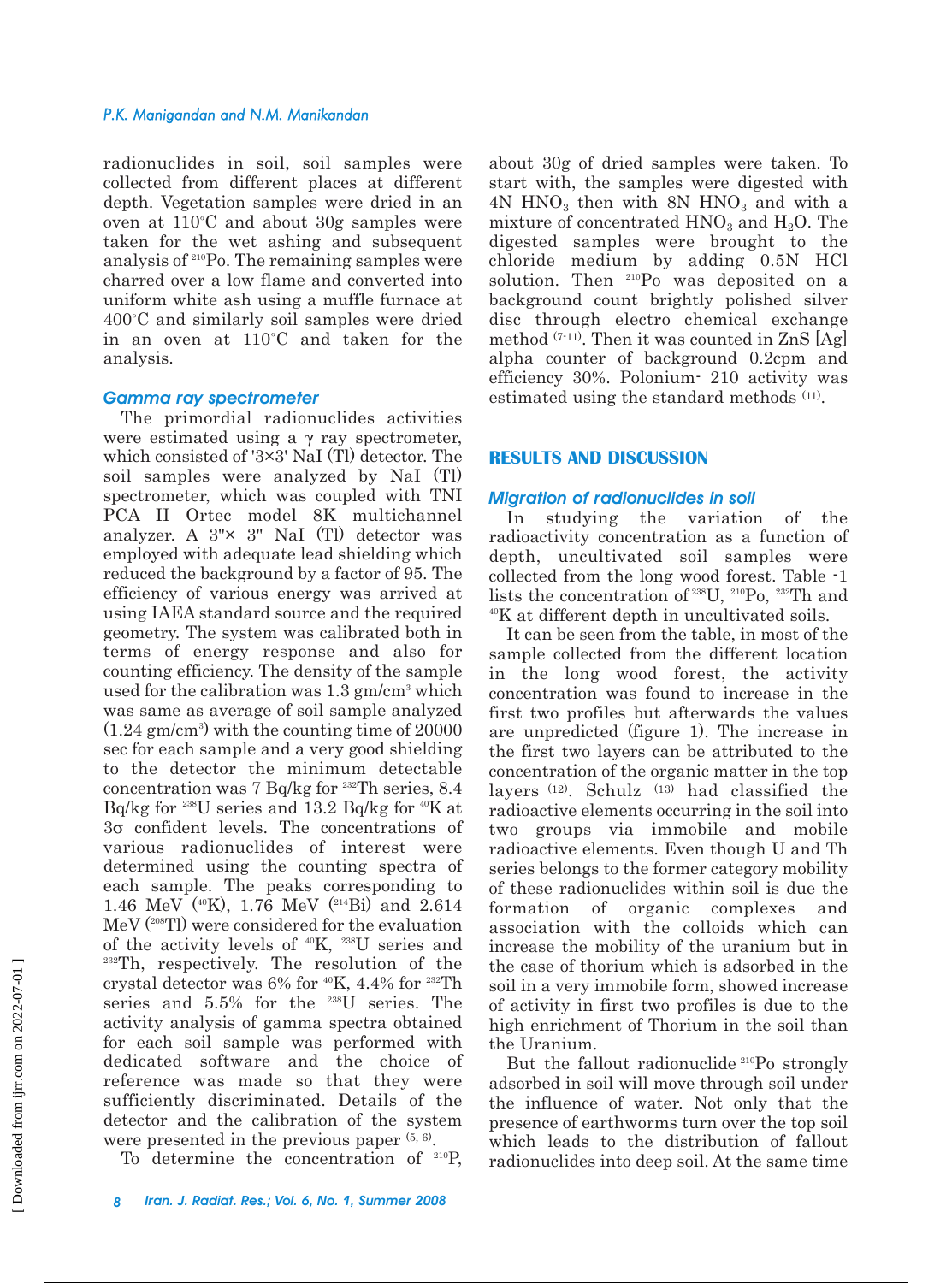# *Migration of radionuclide in soil and plants*

|              | Different    | Activity concentration [Bq/kg] |         |        |        |  |  |  |
|--------------|--------------|--------------------------------|---------|--------|--------|--|--|--|
| Locations    | layer        | Th-232                         | $U-238$ | Po-210 | K-40   |  |  |  |
| $L-1$        | $0-10cm$     | 39.17                          | 15.12   | 20.12  | 198.79 |  |  |  |
|              | $10-20cm$    | 55.37                          | 28.45   | 24.33  | 213.10 |  |  |  |
|              | $20-30cm$    | 51.36                          | 30.27   | 19.23  | 200.11 |  |  |  |
| $L-2$        | $0-10cm$     | 45.89                          | 21.03   | 26.32  | 205.37 |  |  |  |
|              | $10-20cm$    | 49.64                          | 24.22   | 30.62  | 224.8  |  |  |  |
|              | $20-30cm$    | 52.88                          | 27.03   | 26.83  | 211.17 |  |  |  |
| $L-3$        | $0-10cm$     | 47.76                          | 19.99   | 24.13  | 202.77 |  |  |  |
|              | $10-20$ cm   | 55.45                          | 29.76   | 29.48  | 210.73 |  |  |  |
|              | $20 - 30$ cm | 48.53                          | 24.28   | 20.83  | 229.13 |  |  |  |
| $L-4$        | $0-10cm$     | 48.91                          | 21.42   | 27.03  | 195.39 |  |  |  |
|              | 10-20cm      | 49.55                          | 28.79   | 33.73  | 217.89 |  |  |  |
|              | $20 - 30$ cm | 51.53                          | 23.51   | 28.11  | 181.17 |  |  |  |
| $\mbox{L-}5$ | $0-10cm$     | 53.55                          | 20.19   | 24.42  | 209.67 |  |  |  |
|              | $10-20cm$    | 57.63                          | 21.01   | 29.44  | 221.22 |  |  |  |
|              | $20 - 30$ cm | 54.42                          | 26.95   | 22.36  | 227.28 |  |  |  |
| $L-6$        | $0-10cm$     | 51.86                          | 27.9    | 32.2   | 218.06 |  |  |  |
|              | 10-20cm      | 52.65                          | 31.23   | 37.02  | 232.26 |  |  |  |
|              | 20-30cm      | 44.23                          | 16.77   | 35.01  | 226.99 |  |  |  |
| $L-7$        | $0-10cm$     | 46.96                          | 18.57   | 22.1   | 201.14 |  |  |  |
|              | 10-20cm      | 49.97                          | 19.20   | 26.77  | 233.97 |  |  |  |
|              | $20 - 30$ cm | 48.31                          | 20.30   | 20.00  | 186.54 |  |  |  |
| $\mbox{L-}8$ | $0-10cm$     | 48.67                          | 24.38   | 29.89  | 148.89 |  |  |  |
|              | $10-20cm$    | 51.29                          | 34.02   | 34.99  | 159.65 |  |  |  |
|              | $20 - 30$ cm | 48.54                          | 15.17   | 32.90  | 169.16 |  |  |  |
| $L-9$        | $0-10cm$     | 44.41                          | 18.56   | 22.81  | 211.19 |  |  |  |
|              | $10-20$ cm   | 52.07                          | 22.12   | 29.66  | 219.78 |  |  |  |
|              | $20 - 30$ cm | 48.72                          | 33.68   | 23.07  | 178.88 |  |  |  |
| $L-10$       | $0-10cm$     | 46.50                          | 19.99   | 23.72  | 127.54 |  |  |  |
|              | 10-20cm      | 41.59                          | 23.81   | 26.81  | 155.10 |  |  |  |
|              | $20 - 30$ cm | 46.83                          | 25.34   | 21.92  | 154.28 |  |  |  |

Table 1. Activity concentration radionuclides in different depth profile.

certain portion of 210Po in the upper layer may get washed out due to heavy rain, and deep soil keeps on accumulating without any movement. This attributes to the increase in the activity of 210Po in the top two profiles. A good correlation is observed between U and its daughter product 210Po in the soil with the regression of coefficient of 0.9604 (figure 2).

Expectedly, potassium belongs to the later group and shows some degree of mobility, which leads to variation of activity concentration in different layers of soil. The



Figure 1. Variation of activity concentration of different radionuclides in the different depth of soil (a-Location 1, b-Location 2, c- Location 3, d-Location 4): Lines with the symbols  $\blacklozenge$ ,  $\blacktriangle$ ,  $\blacksquare$ ,  $\times$ , represents the activity variation of  $^{40}$ K, 232Th, 210Po and 238U with depth respectively.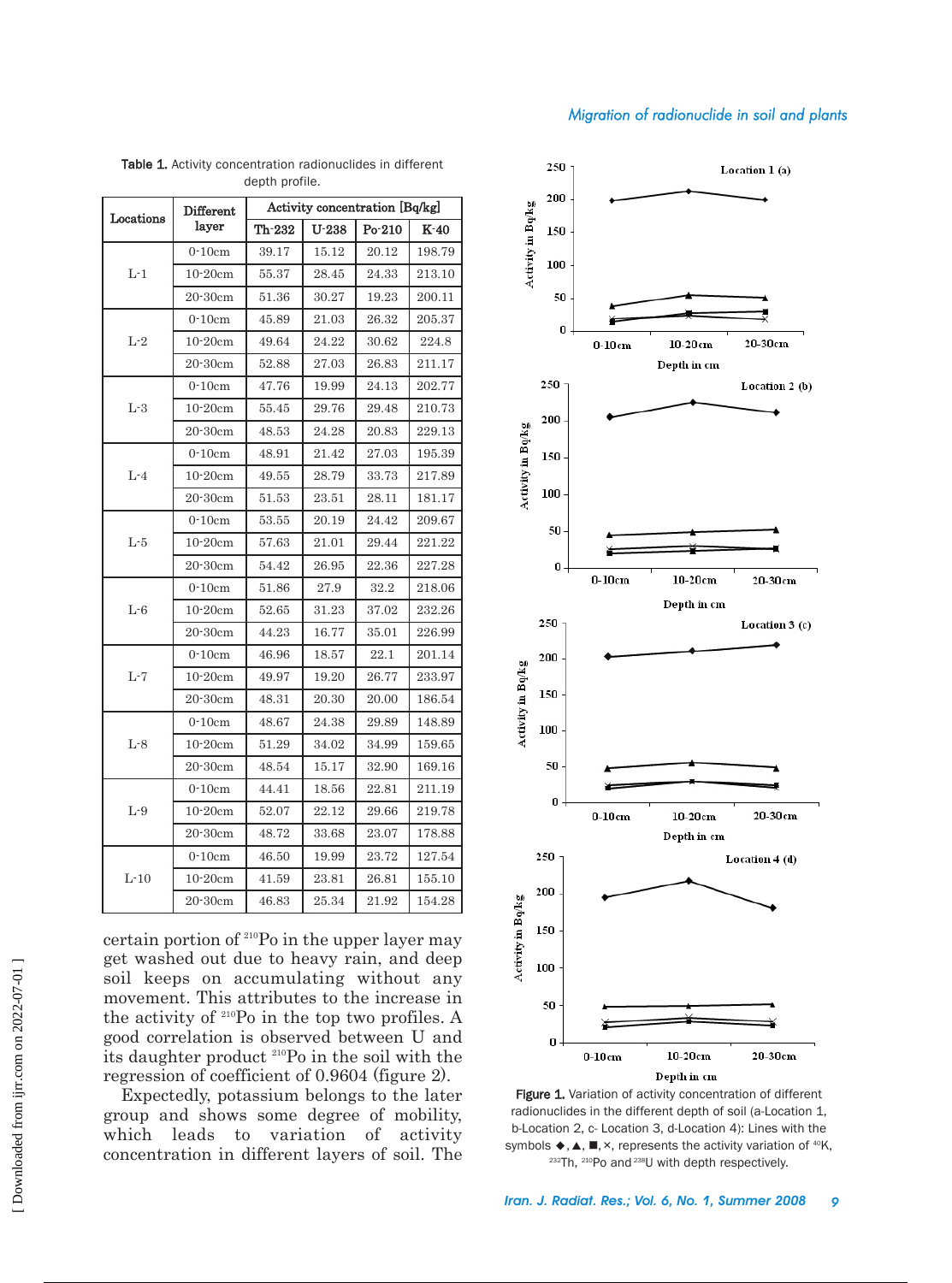## *P.K. Manigandan and N.M. Manikandan*

same was observed by Karunakara et al. 2001 and Shetty et al. 2005 (14, 15).



Figure 2. Relation between the activity concentration of <sup>238</sup>U and 210Po in soil.

## *Migration of radionuclide's in plants*

In the soil, each radioactive element follows complex dynamics in which a part of its concentration is transported into the soil solution, while another part gradually becomes strongly bound to the particles of the soil. The portion of these radionuclides, which is in the soil solution, can be incorporated via the root into the plants. In some cases this is facilitated by their chemical similarity with other elements that the plant normally uses for its growth.

The same radionuclides were analyzed in samples of different plant species, whose results are presented in table 2. It is clear from the table that the activity concentration of 238U and 232Th are below detectable limit i.e. very low in most of the plants. According to CR Principles, plant radionuclide concentration should reflect soil concentration. However, this may be not true because of sorption on soil, which may render radionuclides less available for uptake (16). Further more, radionuclide belonging to physiologically regulated elements, or their analogues, may be selectively adsorbed, where as others may be excluded. Root uptake of radionuclides is a complex phenomenon, especially for primordial nuclides. The low activity concentration of radionuclides in plants can be observed clearly in most of the plant species except, Evodia roxburghiana, Eleaocarpus oblangus and Glochidion neilgherense. Significant difference in radioactivity concentration of

these radionuclides between plant species is likely caused by physiological difference and related factors.

The activity of <sup>210</sup>Po varies from 5.86 to 9.81Bq/kg in bark and in the younger leaves 7.88 to 12.96 Bq/kg. It is quite obvious that the concentration of 210Po is higher in the younger leaves than bark because it is in the leaves where the requirement of nutrition is high and also the activity concentration of 210Po is higher than the U in most of the samples. In general, the highest activity concentration in plants was found in those collected from areas with the highest radioactivity concentration in soil substrate but the activity concentration in the plants are not linearly related to the activity in soil. In all result, the small amount of activity concentration of these radionuclides may result from (a) higher mobility of 210Po within the plant absorbed form soil in colloidal form (b) atmospheric deposition of dust on plants, from splash of soil onto plants during rainfall and from dust created during food processing. Washing plant samples may be insufficient to remove all of the extraneous contamination as some of it may have been absorbed into the plant.

Not unexpectedly, 40K levels varied within and between plant species than others. It can be seen from the table that the activity concentration of 40K in the bark varies from 19.53 to 171.97 Bq/kg and in younger leaves it varies from 121.26 to 219.25Bq/kg. The uptake of potassium increased as the  $40K$ concentration in soil increased, but not linearly, this indicates that the availability of 40K to plant is not directly proportional to total 40K present in soil. All the species seems to have similar requirement for <sup>40</sup>K, although there was significant difference in levels of potassium depending upon their metabolism.

# *Concentration ratio*

From the results activity concentration of radionuclides in soil and plants, values of CR [CR=Activity of radionuclide in plant (Bqkg-1 dry weight)/ Activity of radionuclides in soil (Bqkg-1 dry weight)] has been calculated. The results are presented in the table 2 for the primordial and fallout radionuclides. CR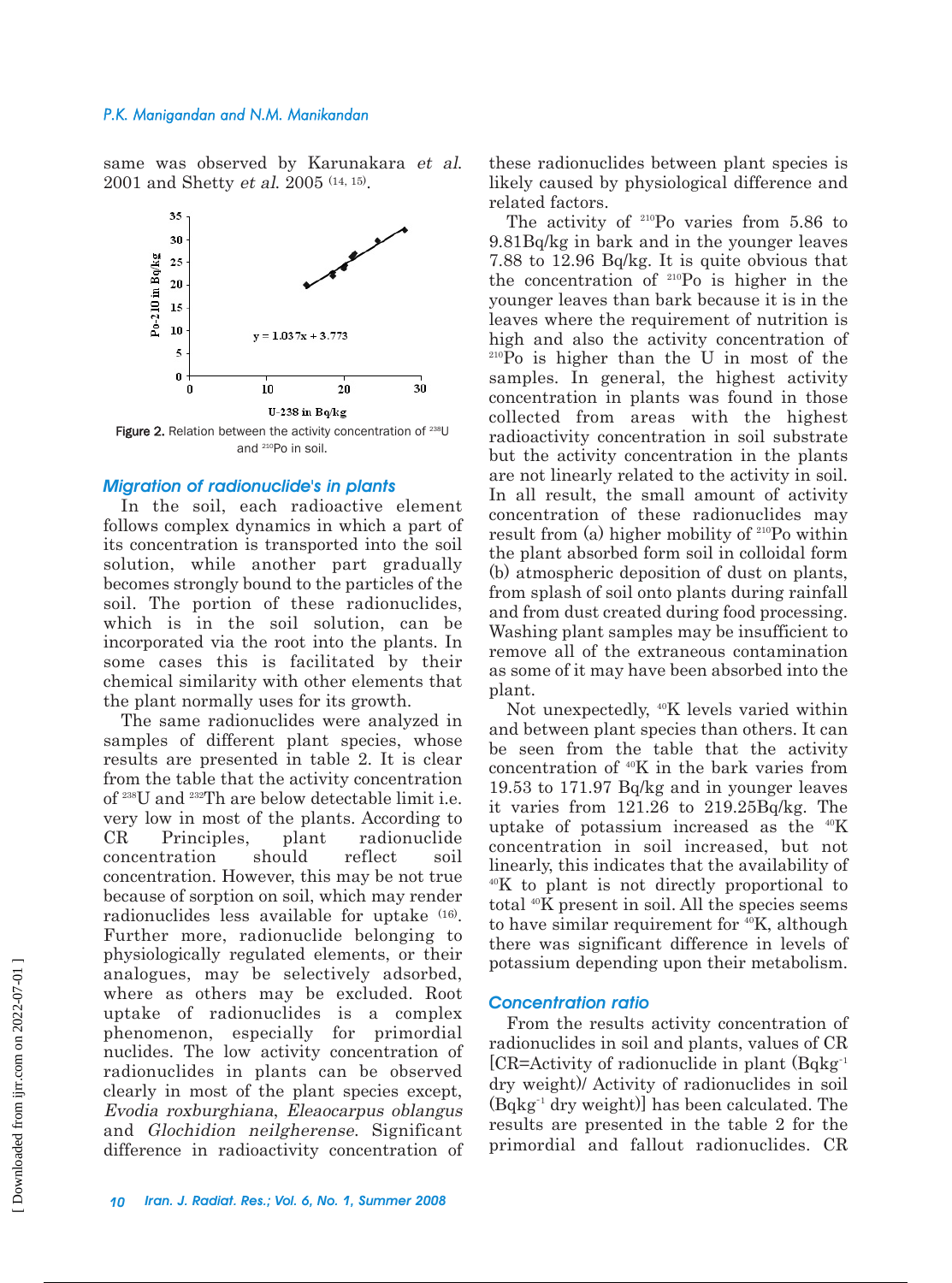# *Migration of radionuclide in soil and plants*

|                         | Type of<br>sample | <b>Activity Concentration [Bq/kg]</b> |                      |             | $\operatorname{CR}$ |                      |                      |             |             |
|-------------------------|-------------------|---------------------------------------|----------------------|-------------|---------------------|----------------------|----------------------|-------------|-------------|
| <b>Plant Species</b>    |                   | Th-232                                | $U-238$              | Po-210      | $K-40$              | Th-232               | $U-238$              | Po-210      | $K-40$      |
|                         | Soil              | 68.12                                 | 33.53                | 37.71       | 203.9               | 0.230                | 0.324                | 0.292       | 0.801       |
| Evodia roxburghiana     | Bark              | 9.83                                  | 8.68                 | 8.93        | 171.97              |                      |                      |             |             |
|                         | Leaves            | 15.69                                 | 10.87                | 11.02       | 163.32              |                      |                      |             |             |
|                         | Soil              | 49.39                                 | 23.97                | 28.31       | 213.63              | BDL                  | BDL                  | 0.319       | 0.568       |
| Ilex wightiana          | Bark              | <b>BDL</b>                            | BDL                  | 8.13        | 19.53               |                      |                      |             |             |
|                         | Leaves            | BDL                                   | BDL                  | 9.02        | 121.26              |                      |                      |             |             |
|                         | Soil              | 50.47                                 | 24.35                | 28.54       | 213.93              | 0.203                | 0.350                | 0.332       | 0.926       |
| Turpinia pomifora       | Bark              | <b>BDL</b>                            | BDL                  | 7.63        | 146.66              |                      |                      |             |             |
|                         | Leaves            | 10.23                                 | 8.52                 | 9.48        | 198.16              |                      |                      |             |             |
|                         | Soil              | 49.98                                 | 24.38                | 29.03       | 197.58              | <b>BDL</b>           | <b>BDL</b>           | 0.307       | 0.824       |
| Isonandra candolleana   | Bark              | <b>BDL</b>                            | <b>BDL</b>           | 6.83        | 78.32               |                      |                      |             |             |
|                         | Leaves            | <b>BDL</b>                            | <b>BDL</b>           | 8.92        | 162.85              |                      |                      |             |             |
|                         | Soil              | 55.17                                 | 22.53                | 26.83       | 219.27              | <b>BDL</b>           | BDL                  | 0.336       | 0.097       |
| Myrsine wightiana       | Bark              | <b>BDL</b>                            | BDL                  | 7.13        | 100                 |                      |                      |             |             |
|                         | Leaves            | BDL                                   | BDL                  | 9.01        | 202.2               |                      |                      |             |             |
|                         | Soil              | 49.43                                 | 24.45                | 29.71       | 225.69              | 0.199                | 0.347                | 0.305       | 0.971       |
| Eugenia arnottiana      | Bark              | ${\rm BDL}$                           | ${\rm BDL}$          | 8.03        | 77.04               |                      |                      |             |             |
|                         | Leaves            | 9.86                                  | 8.49                 | 9.06        | 219.25              |                      |                      |             |             |
|                         | Soil              | 58.24                                 | 39.12                | 43.34       | 230.1               | 0.278                | 0.303                | 0.299       | 0.884       |
| Eleaocarpus oblangus    | Bark              | 10.88                                 | 9.32                 | $\ \, 9.81$ | 165.25              |                      |                      |             |             |
|                         | Leaves            | 16.2                                  | 11.86                | 12.96       | 203.43              |                      |                      |             |             |
|                         | Soil              | 48.4                                  | 19.34                | 24.98       | 206.29              | 0.173                | <b>BDL</b>           | 0.315       | 0.806       |
| Cinnamomum wightii      | Bark              | <b>BDL</b>                            | BDL                  | 5.86        | 140.98              |                      |                      |             |             |
|                         | Leaves            | 8.36                                  | ${\rm BDL}$          | 7.88        | 166.23              |                      |                      |             |             |
|                         | Soil              | 48.2                                  | $\sqrt{24}$          | $30.46\,$   | 202.49              | 0.293                | 0.354                | 0.296       | $\,0.945\,$ |
| Glochidion neilgherense | Bark              | 9.76                                  | <b>BDL</b>           | 8.63        | 76.51               |                      |                      |             |             |
|                         | Leaves            | 14.17                                 | $\!\!\!\!\!8.5$      | 9.03        | 191.38              |                      |                      |             |             |
|                         | Soil              | 38.59                                 | 22.93                | 28.46       | $213.45\,$          | $\operatorname{BDL}$ |                      | $\,0.332\,$ | 0.680       |
| Michelia nilagirica     | Bark              | ${\rm BDL}$                           | ${\rm BDL}$          | 8.03        | $105.05\,$          |                      | $\operatorname{BDL}$ |             |             |
|                         | Leaves            | $\operatorname{BDL}$                  | $\operatorname{BDL}$ | $9.46\,$    | $145.1\,$           |                      |                      |             |             |

Table 2. Activity concentration radionuclide in the different fraction of plant and host soil.

values for U, Th, Po and K were found to have the range of BDL to 0.354, BDL to 0.293, 0.292 to 0.336 and 0.568 to 0.971. CR value for 210Po and 40K is considerably higher than other radionuclides, which suggest higher

levels of uptake of these radionuclides. It is interesting to note that although all the tree species are grown in soils of similar physical -chemical characteristic and similar concentration of these radionuclides, the CR